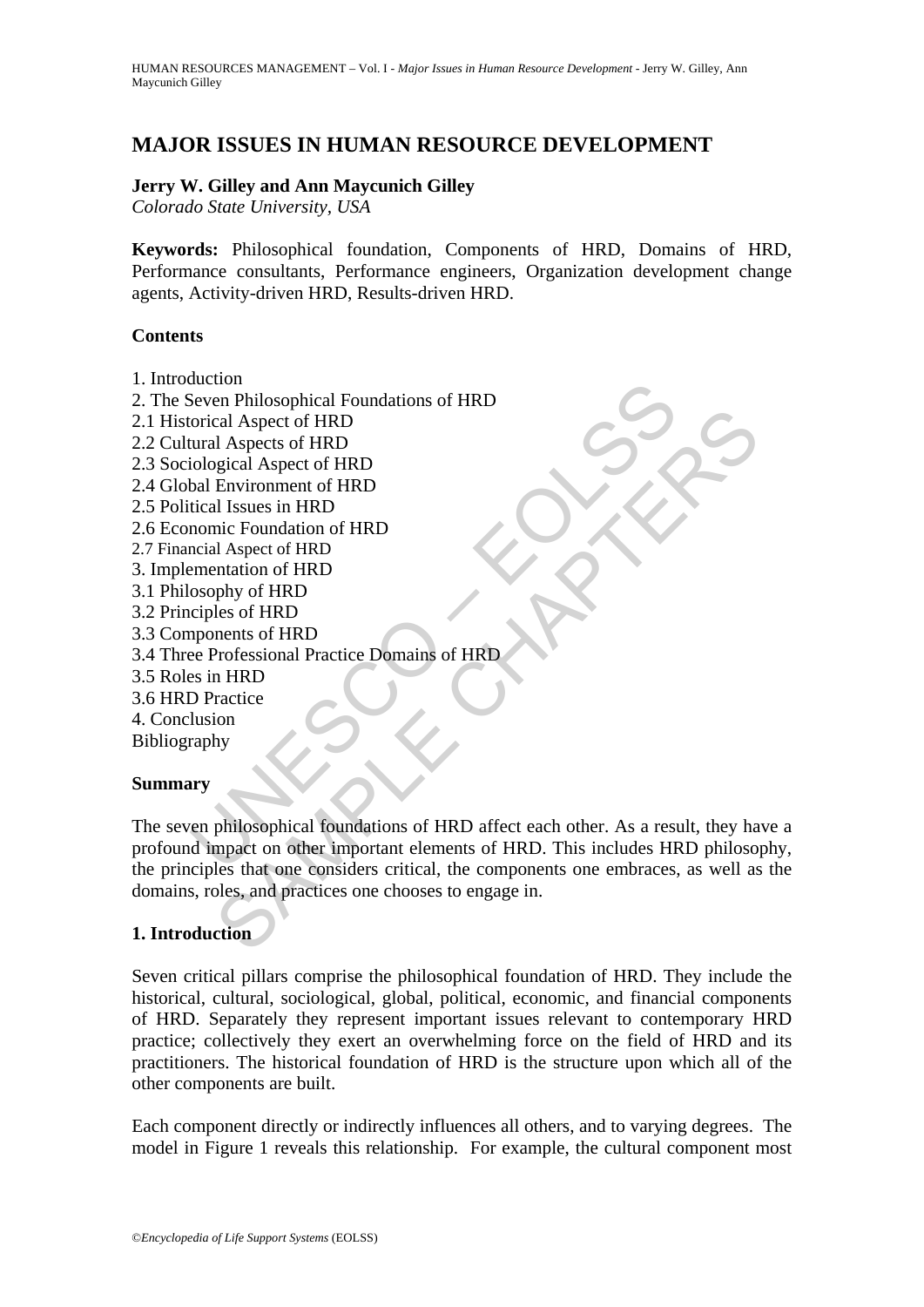directly affects the sociological component, while the sociological component most influences the global and cultural components. The global component has a strong impact on the political and sociological while the political equally influences the global and economic. Simultaneously, the economic component strongly impacts the financial and political components, as the financial component affects the cultural and economic equally. Finally, all seven components directly influence HRD practice and its practitioners .

# **2. The Seven Philosophical Foundations of HRD**

#### **2.1 Historical Aspect of HRD**

Torraco (2002) contends "a study of the history of learning reveals that training and education of all types, academic and work-related, are largely the products of social and economic conditions." Thus, he argues HRD is a field with historical roots in both education and the world of work…and is first and foremost, a field of education that is for and about work. Although the field of HRD has grown significantly since WWII, its historical origins cannot be separated from the histories of education and training.

# **2.2 Cultural Aspects of HRD**

Seven Philosophical Foundations of HRD<br>torical Aspect of HRD<br>torical Aspect of HRD<br>(2002) contends "a study of the history of learning reveals th<br>no of all types, academic and work-related, are largely the produc<br>ic condi **Example 12**<br> **Example 16**<br> **Example 2020**<br> **Example 2020**<br> **Example 2020**<br> **Example 30**<br> **EXAMPLE CONDIGITS:** Thus, he argues HRD is a field with historical roots in largely<br>
conditions. Thus, he argues HRD is a field wit Hansen and Fancher (2002) stress that culture helps us "make sense of organizational behavior in that its makeup consists of various levels of inter-related values and beliefs, each driving or reacting to the other in a variety of circumstances resulting in norms for acceptable and unacceptable behavior." They contend that "societal or national culture may have the most powerful effect on how employees perceive training, career, and organizational development interventions and may often serve as a barrier to change efforts." Further, "occupational and organizational cultures often pursue counterproductive goals resulting in conflict and ineffectiveness…Thus, the challenge for HRD practitioners lies in the adaptation of these cultures and their subsequent sub-cultures to new ways of how to perceive the work we do while overcoming our own ethnocentricity."

HRD scholars have only recently begun to study the impact of culture on HRD. The primary focus has been on the following:

- The role of culture on HRD's strategic influence within organizations (Hansen &
- Kahnweiler, 1995),
- The profession's belief systems as an occupational culture (Hansen, Kahnweiler, & Wilensky, 1994), and
- Variance in how HRD is perceived and implemented cross-culturally (Hansen & Brooks, 1994; Peterson, 1997) and in specific national cases (Hansen, 1995; Hansen & Headley, 1998)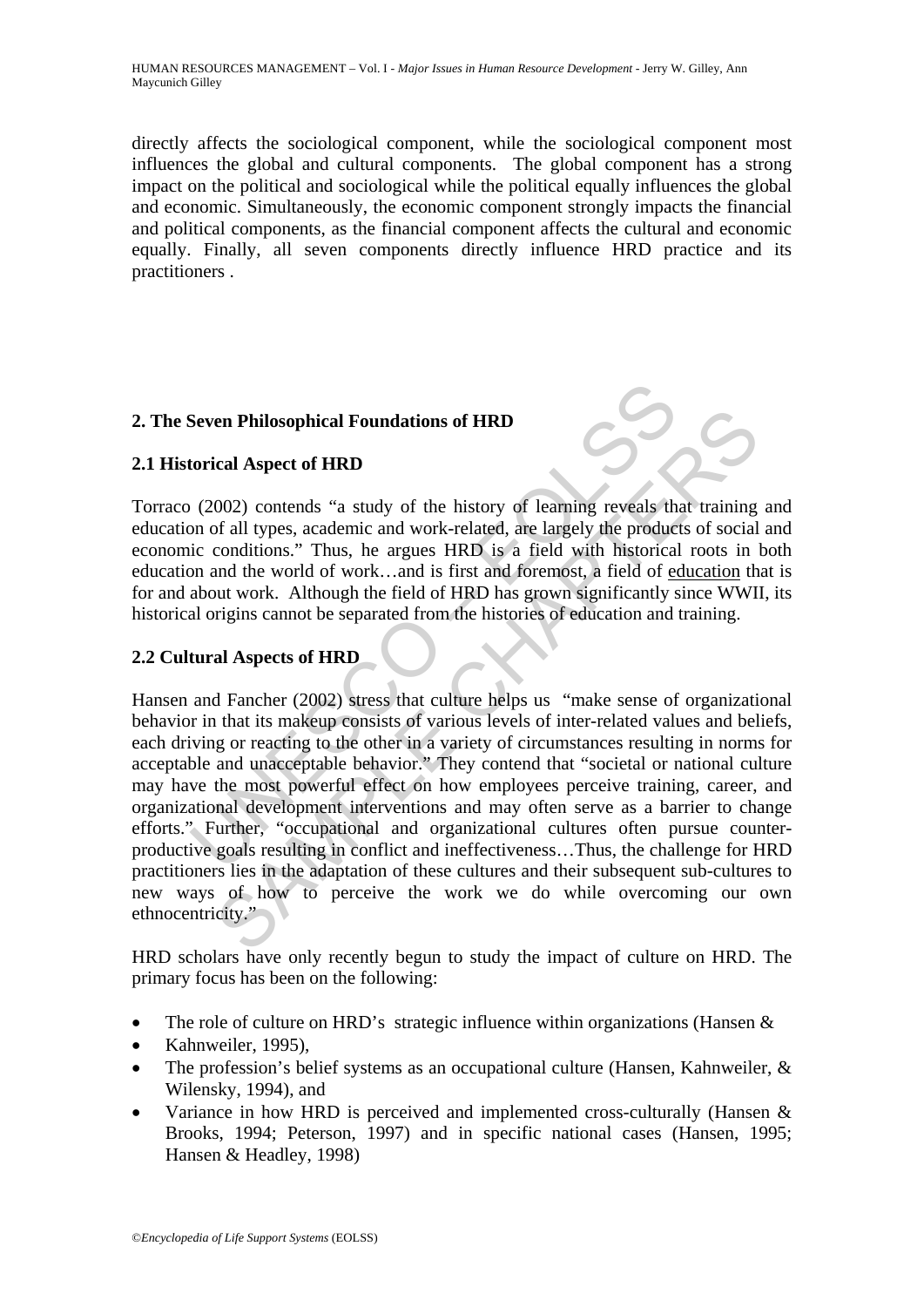Today, cultural research in HRD proves particularly interesting because of the role it plays in an organization's agility, flexibility, and ability to renew itself. Over the past few decades, organizational structures have changed significantly. One notable change is the downsizing of organizations, which yields less opportunity for advancement. Management, therefore, will need to find new ways to motivate employees. Fewer levels of management will increase the scope of responsibility of managers, as well as the number of skills required to perform work assignments. Changes such as these significantly affect organizational cultures and the role of HRD within firms.

Flattened organizations have more people in each layer. The net effect is a reduction of as much as 50 percent in the total number of managers (Hale, 1987). In many organizations, a parallel increase in the number of staff positions occurs. This, too, causes problems, since traditionally only line officers can aspire to positions of power.

If as 50 petcent in the total number of transageis (riac, 1:4<br>artanos, a parallel increase in the number of staff positions occorblems, since traditionally only line officers can aspire to positic<br>challenged to develop pro blems, since traditionally only line officers can aspire to positions of power<br>allenged to develop programs that reflect corporate strategies. If, for exam<br>ataion is short-term oriented, so will be the HRD program. Not sur HRD is challenged to develop programs that reflect corporate strategies. If, for example, the organization is short-term oriented, so will be the HRD program. Not surprisingly, much of the recent criticism of U.S. corporations concerns their lack of productivity, which results from a quarterly emphasis on profits and investor returns, rather than a long-term orientation. As more and more organizations address their need for long-term planning, HRD programs will become more long-term focused. If, for example, the organization's goal is productivity, HRD programs focus on performance improvement initiatives that support such engagement. If the organizational goal is to be competitive, HRD programs should focus on interventions appropriate to enhance competitive readiness and renewal capacity, and so on.

Changing organizational cultures force HRD professionals to develop interventions, initiatives, and services that support the organization's strategy. These engagements must help the organization become more efficient, productive, and quality oriented.

HRD professionals must also develop skills and abilities that foster cultural change. Among these is the ability to act as facilitators and problem-solving specialists. In many organizations, HRD professionals act as internal consultants responsible for helping facilitate organizational cultural change. HRD professionals serve a broader range of clientele as organizations downsize or become more decentralized. Finally, HRD professionals must be able to support participative management approaches and help develop environments that exemplify cooperation and mutual respect. This includes developing teams as well as individuals (Gilley & Eggland 1989, p. 358).

# **2.3 Sociological Aspect of HRD**

Kayes (2002) outlines five sociological issues facing organizations in the global HRD context. These include breakdown of traditional institutions, emergence of multiple perspectives, shift to an information based economy, increased rate of change, and inadequacy of traditional models. He contends that HRD professionals who respond to these changes rely on their ability to adapt to these changing institutional structures. Such changes include "responses to the changing demographics and values of the workforce, increased professional specialization, better equipping the workforce to learn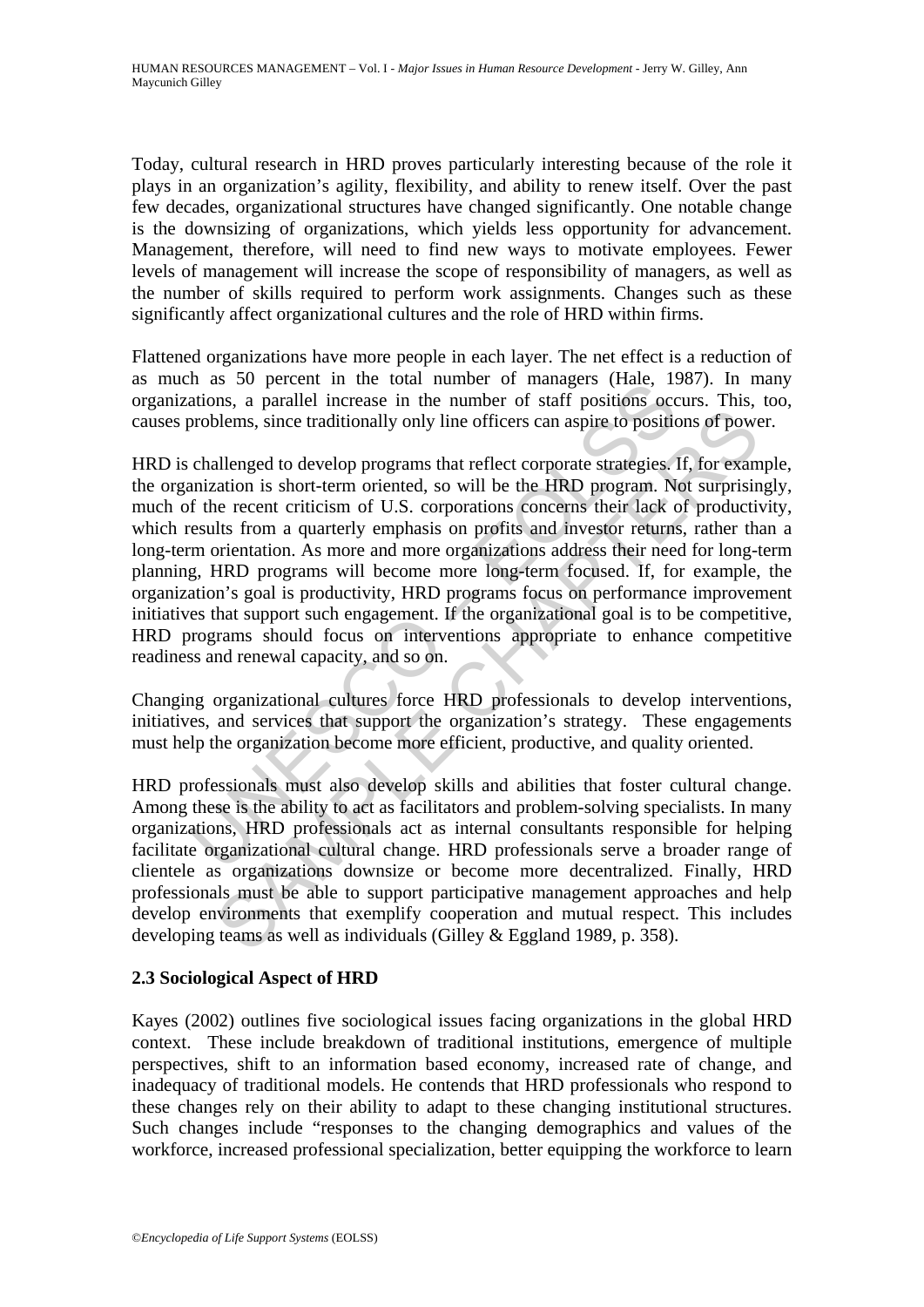independent of formal learning programs, learning in a team environment, greater sensitivity to diversity, and engagement of the workforce in developmental or long term learning programs."

The continuing evolution of the workforce is perhaps the most significant factor in the future of HRD. The work force is not only the receiver of HRD interventions and initiatives, it is also the developer and deliverer of such engagements. The work force will continue to become more diverse, as more minorities and females enter the labor pool in record numbers. Many of the changes taking place in the work force include the following:

- More women and minorities in the workplace
- Slower rate of expansion due to a labor shortage in specialized sectors
- Increased educational attainment
- Illiteracy  $(?)$
- Aging population
- Changing and evolving value orientation
- Decline of public schools (Hale, 1998).

The women and minorities in the workplace<br>we women and minorities in the workplace<br>reased educational attainment<br>reased educational attainment<br>teracy (?)<br>ing population<br>anging and evolving value orientation<br>significantly o France of public schemes to a moth similar energy in specializations<br>and evolution ing and evolving value orientation<br>corrections of public schools (Hale, 1998).<br>ates demographics have changed significantly over the past United States demographics have changed significantly over the past century. According to 2000 U.S. Census data and the U.S. Department of Labor, Bureau of Labor Statistics (2001), women constituted approximately 50% of the population and 50% of the workforce in 2000, while minorities comprised approximately 25% of the population and 29% of the workforce. These numbers will continue to rise in the new millennium as the immigrant population (primarily Asian and Hispanic) swells and women increasingly seek work outside the home.

Schwendiman (1987, 3) stated that organizations that create the most nourishing environments for personal growth will attract the most talented people. This takes on special significance given the fact that shortages of qualified employees are expected during the first two decades of this century.

Changes in education levels can be seen as the number of college graduates is expected to exceed the number of positions requiring college degrees for the first time is nearly a decade. Although the bachelor's degree is almost a prerequisite for some organizations, advanced degrees are often not wanted because employees with advanced degrees demand more in salary and perks for doing the same work performed by those with bachelor's degrees or none at all (Hale, 1998).

Today, more than 35 million adult Americans are "functionally illiterate," with another 55 million marginally literate--functioning at about fifth-grade level. Experts predict the number to grow at about 2.5 million people per year (Hale, 1998). Some managers falsely believe that employed individuals are literate and unemployed ones are not. According to Bennett and Olson (1987), organizations are finding retraining of nonmanagement employees only minimally effective because of the low literacy level. They contend that if an employee cannot read or write, it is very difficult to train and retrain for new jobs requiring new competencies and skills.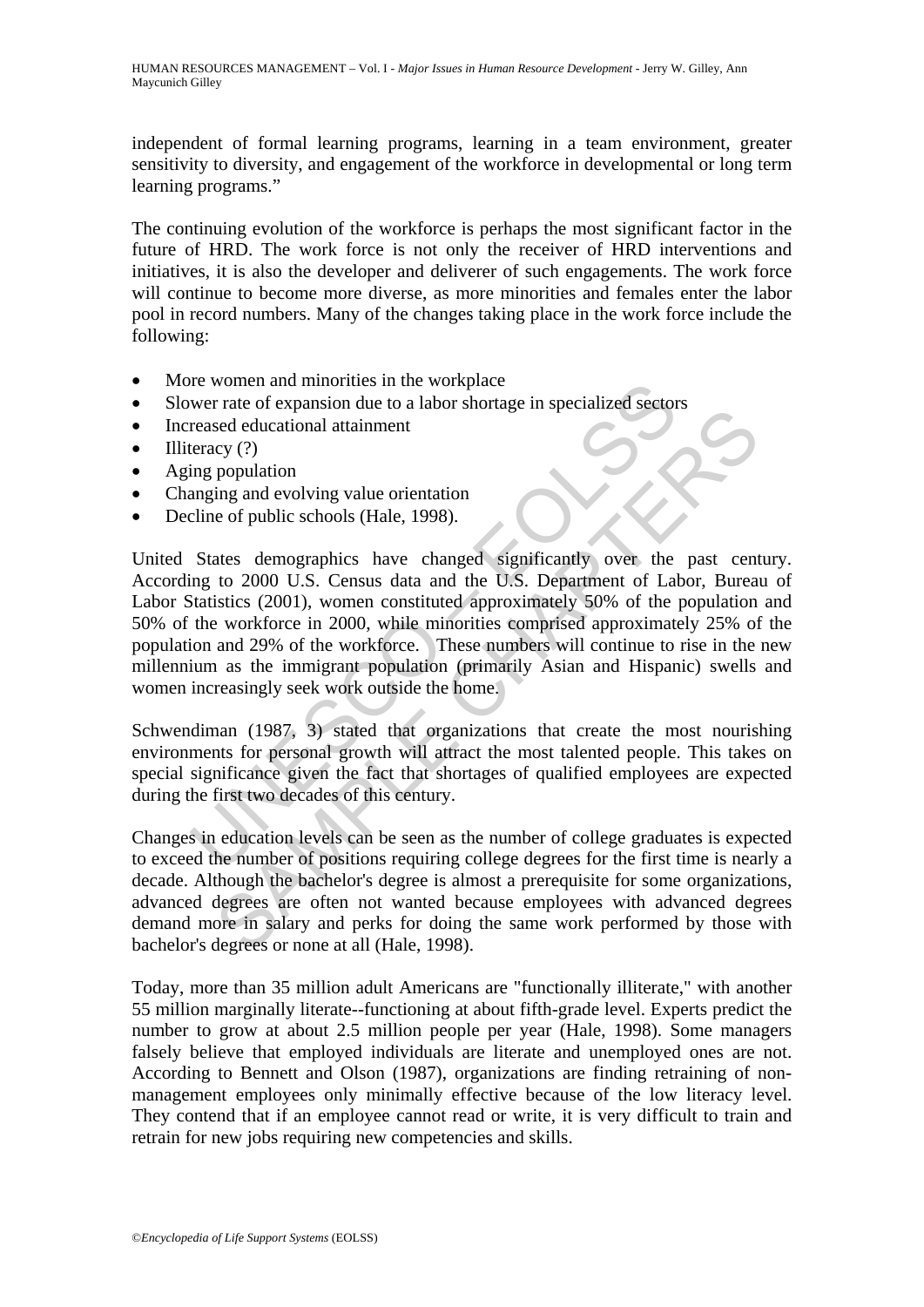It is obvious that the work force is aging. By 1995, three quarters of the labor force was within the prime working ages (25-54), compared to two thirds in 1984. The age of the labor force affects how HRD learning programs are designed and delivered. Although elearning and computer based learning are exploding throughout the world, an older work force has poorer visual and learning acuity, thus, HRD professionals will have to develop different instructional methods to meet this demand. During the same period, the share of the work force aged 16-24 will drastically decline, while the number of older workers eligible for pensions and/or who elect early retirement increases. Many organizations have elected to actively recruit workers in upper age brackets to take jobs traditionally handled by high school and college students (Hale, 1998).

The value orientation, that is, the interests, priorities, and values of the work force, is also changing. One concern of organizations is that an aging work force creates a trend toward more leisure time, less company loyalty, and less inclination of (older) employees to seek leadership roles at the expense of family responsibilities. Some workers are not interested in relocating to less desirable locales, despite significant increases in salary and responsibility (Gilley & Eggland 1989, 353). In some ways this trend is a paradox for HRD professionals. Fewer workers seek leadership roles, yet management needs good leaders. Although many workers are unwilling to move, a new type of migrant worker is emerging. They are "mostly well educated professionals and highly paid blue-collar types who move around the country following the economic sun" ( Hale, 1987, p. 10).

ure one<br>anaration, that is, the interests, profines, and variate of the<br>manging. One concern of organizations is that an aging work force<br>more leisure time, less company loyalty, and less inclinat<br>ees to seek leadership ro Free leisure time, less company loyalty, and less inclination of (ol<br>to seek leadership roles at the expense of family responsibilities. Se<br>not interested in relocating to less desirable locales, despite signific<br>natural r Many believe that public schools are getting worse. The message is becoming clear to the private sector: If people are to be trained adequately, reliance on public schools could be a mistake. Sredl and Rothwell (1992) identified several implications for HRD professionals regarding improved linkage with the public school system. They suggest that HRD professionals work to improve links between business and secondary schools, and between business and the post-secondary education system. HRD professionals should support school programs in career development and encourage work/service learning opportunities for all secondary and post-secondary students. They argue that it is important to revamp secondary school curricula to include skills in interaction and employability as well as provide support for bilingual and multicultural programs at the secondary and post-secondary levels.

A movement to change corporate culture is well under way. Employees are demanding more participation, sharing, openness, flexibility, risk taking, and improved quality. HRD programs play a key role in implementing sweeping change (Lusterman, 1985). In HRD, the trend is to move away from "activity-driven programs" toward results-driven interventions that support business goals ( Brinkerhoff and Apking, 2001).

Sredl and Rothwell (1992) identified several implications for HRD professionals as a result of the sociological changes that will occur in the next few decades. HRD professionals need to understand the learning challenges of older workers and the elderly, and develop alternatives for older workers regarding retirement, internal job transfers, and declining career opportunities. HRD professionals should create new ways to use older workers in entry-level positions and help develop support services for dual-career couples. Moreover, HRD professionals must develop an understanding of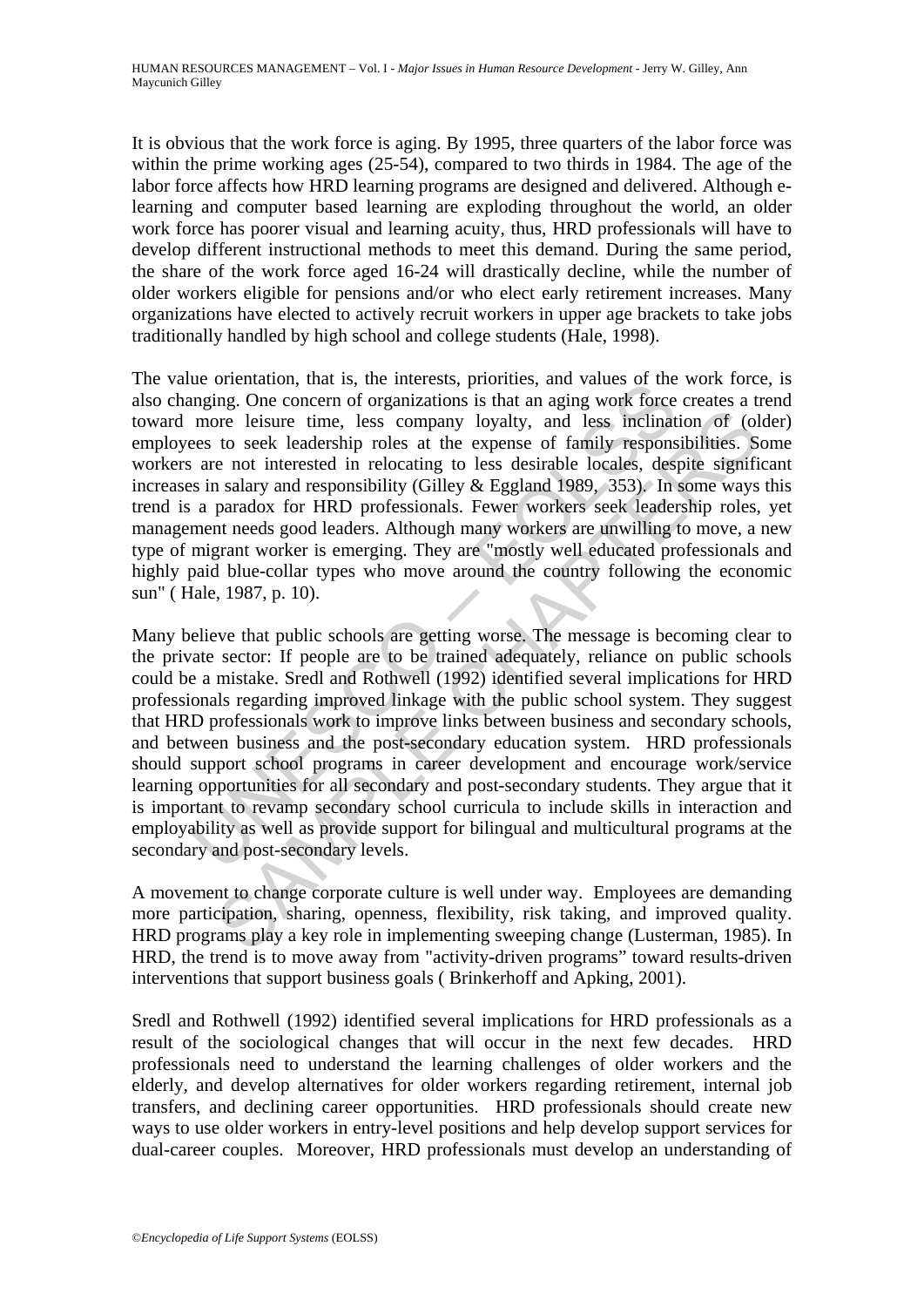career development and its importance in human resource planning and forecasting. They should increase efforts to improve cultural understanding and sensitivity, and support improved educational programs for minorities. HRD professionals should encourage bilingual and multicultural training programs for workers and managers, develop creative, realistic workplace child care options, and develop wellness programs for all types of employees. HRD professionals improve ties between HRD, local economic development efforts, and the strategic business efforts within ones organization. Finally, HRD professionals should provide more learning initiatives in work attitudes and ethics, and educate management about the importance of employee attitudes and their relationship to productivity.



- -
- TO ACCESS ALL THE **28 PAGES** OF THIS CHAPTER, Visit: http://www.eolss.net/Eolss-sampleAllChapter.aspx

#### **Bibliography**

Aliaga, O. A. (2001). *Human capital, HRD and the knowledge organization*. Manuscript submitted for publication.

Bassi, L., Benson, G., & Cheney, S. (1996). The top ten trends. In *Trends: Position Yourself for the Future,* Alexandria: ASTD Press, 2-16.

Bellman, G. (1998). Partnership phase: Forming partnerships. In D. G. Robinson & J. C. Robinson (Eds.), *Moving from training to performance: A practical guide* (pp. 39-53). San Francisco: Berrett-Koehler.

Brethower, D. M. (1999). General systems theory and behavioral psychology. In H. D. Stolovitch & E. J. Keeps (Eds.), *Handbook of Human Performance Technology: Improving Individual and Organizational Performance Worldwide* (pp. 67-81). San Francisco: Jossey-Bass.

TO ACCESS ALL THE 28 PAGES OF THIS CHAPT<br>Visit: http://www.eolss.net/Eolss-sampleAllChapter.a<br>phy<br>D. A. (2001). *Human capital, HRD and the knowledge organization*. Manuscon.<br>J. Benson, G., & Cheney, S. (1996). The top ten CO ACCESS ALL THE 28 PAGES OF THIS CHAP[TER](https://www.eolss.net/ebooklib/sc_cart.aspx?File=E1-10-01-00),<br>
Visit:  $\underline{\text{http://www.eolss.net/Eolss-sampleAllChapter.aspx}}$ <br>
Visit:  $\underline{\text{http://www.eolss.net/Eolss-sampleAllChapter.aspx}}$ <br>
(1996). *Paman capital, HRD and the knowledge organization*. Manuscript submitte<br>
mandria: ASTD Press, 2 Brinkerhoff, R. O. (1998). Measurement phase: Evaluating effectiveness of performance improvement projects. In *Moving from training to performance: A practical guide,* by D. G. Robinson & J. C. Robinson (Eds.), (pp. 147-174). San Francisco: Berrett-Koehler.

Broad, M., & Newstrom, J. (1992). *Transfer of training. Action-packed strategies to ensure high* 

*payoff from training investment.* Reading, MA: Addison Wesley.

Brinkerhoff, R. O., & Apking, A. M. (2001). *High impact learning*. Cambridge, MA: Perseus Publishing.

Brinkerhoff, R. O., & Gill, S. J. (1994). *The learning alliance*. San Francisco: Jossey-Bass.

Buckingham, M., & Coffman, C. (1999). *First, break all the rules: What the world's greatest managers do differently.* New York: Simon & Schuster.

Buckingham, M., & Clifton, D. O. (2001). *Now, discover your strengths*. New York: The Free Press.

Burke, W. W. (1992). Organizational development: A process of learning and changing. Reading, MA: Addison-Wesley.

Conner, D. (1992). *Managing at the speed of change*. New York: Villard Books.

Clifton, D. O., & Nelson, P. (1992). *Soar with your strengths*. New York: Delacorte.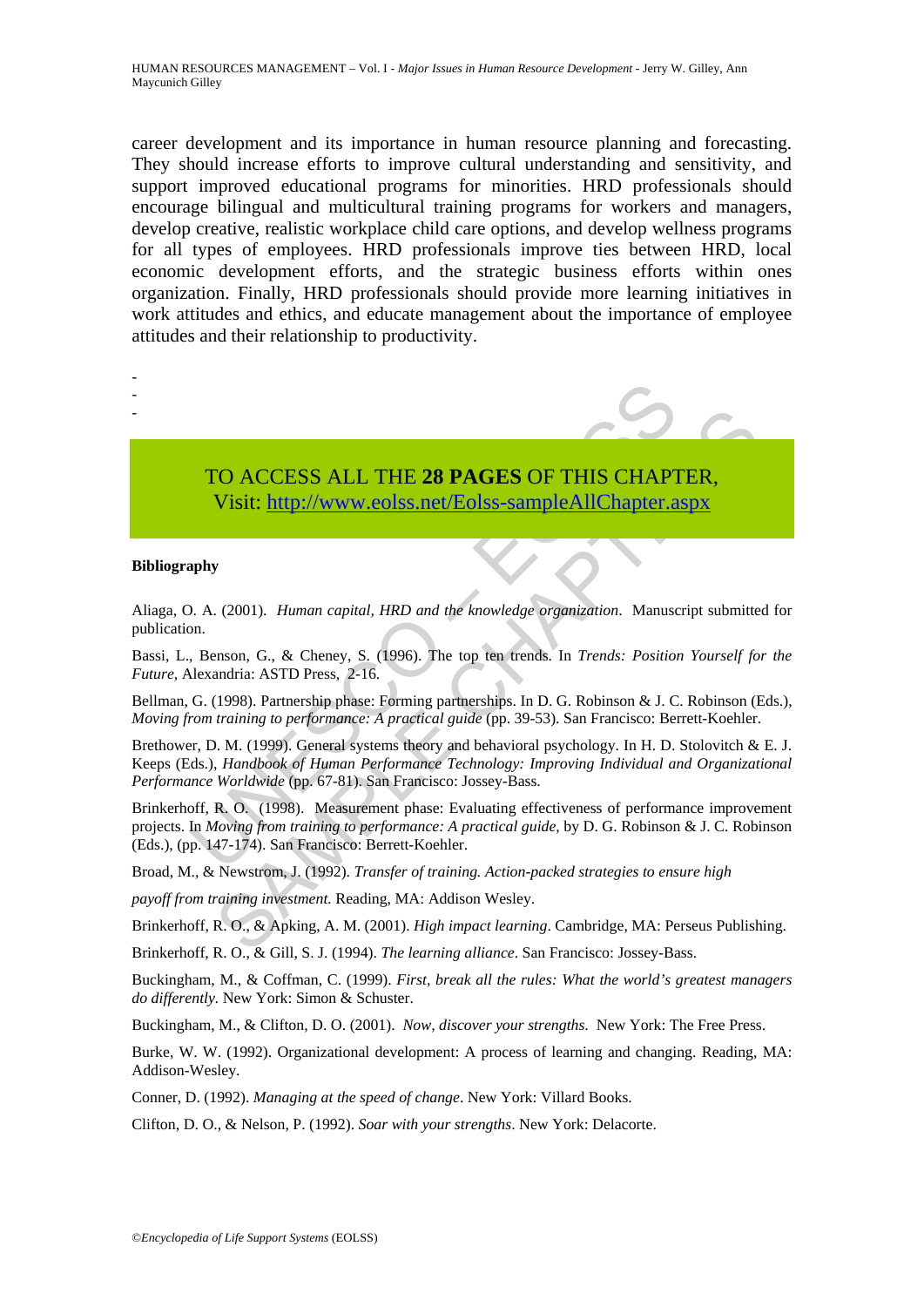Dean, P. J. (1999a). Designing better organizations with human performance technology and organization development. In H. D. Stolovitch & E.J. Keeps (Eds.), *Handbook of human performance technology: Improving individual and organizational performance worldwide* (pp. 321-334). San Francisco: Jossey-Bass.

Dean. P. J. (1999b). *Performance engineering at work.* Washington, D.C.: International Board of Standards for Training, Performance, and Instruction, IBSTPI Publications, and International Society for Performance Improvement Publications.

Fallon, T., & Brinkerhoff, R. O. (1996). Framework for organizational effectiveness. Paper Presented at the American Society for Training and Development International Conference.

French, W. L., & Bell, C. H. Jr. (1995). *Organizational development: Behavioral science interventions for organizational improvement.* Englewood Cliffs, NJ: Prentice-Hall.

Fuller, J., & Farrington, J. (1999). *From training to performance improvement: Navigating the transition*. San Francisco: Jossey-Bass.

Gibson, J. L., Ivancevich, J. M., &Donnelly, J H. (1997). *Organizations: Behavior, structure, process*  (9th ed.). New York: McGraw-Hill.

Gill, S. J. (1995). Shifting gears for high performance. *Training and Development Journal*, 49(5), 25-31.

Gilbert, T. F. (1978). *Human competence: Engineering worthy performance.* New York: McGraw-Hill.

Gilley, J. W. (1998). *Improving HRD practice*. Malabar, FL: Krieger.

Gilley, J. W., & Boughton, N. W. (1996). *Stop managing, start coaching: How performances coaching can enhance commitment and improve productivity*. New York: McGraw-Hill.

Gilley, J. W., Boughton, N. W., & Maycunich, A. (1999). *The performance challenge: Developing management systems to make employees your greatest asset.* Cambridge, MA: Perseus Books.

Gilley, J. W., Dean, P., & Bierema, L. (2001). *Philosophy and practice of organizational learning, performance, and change.* Cambridge, MA: Perseus Publishing.

Gilley, J. W., & Coffern, A. J. (1994). *Internal consulting for HRD professionals: Tools, techniques, and strategies for improving organizational performance.* New York: McGraw-Hill.

Eisco: Jossey-Bass.<br>
I. L., Ivancevich, J. M., &Donnelly, J H. (1997). *Organizations: Behavior*, New York: McGraw-Hill.<br>
(1995). Shifting gears for high performance. *Training and Development Journ*<br>
I. E. (1978). *Human* 1, Ivancevich, J. M., &Donnelly, J. H. (1997). *Organizations: Behavior, structure, pro* York: McGraw-Hill.<br>
95). Shifting gears for high performance. *Training and Development Journal*, 49(5), 25-<br>
(1978). *Human competen* Gilley, J. W., & Eggland, S. A. (1989). *Principles of human resource development*. Cambridge, MA: Perseus Books.

Gilley, J. W., & Eggland, S. A. (1992). *Marketing HRD programs within organizations: Improving the visibility, credibility, and image of programs.* San Francisco: Jossey-Bass.

Gilley, J. W., Eggland, S. A., & Gilley, A. (2002). *Principles of human resource development*. 2nd ed. Cambridge, MA: Perseus Books.

Gilley, J. W., & Maycunich, A. (1998). *Strategically integrated HRD: Partnering to maximize organizational performance.* Cambridge, MA: Perseus Books.

Gilley, J. W. , & Maycunich A. (2000a). *Organizational learning performance, and change: An introduction to strategic HRD.* Cambridge, MA: Perseus Publishing.

Gilley, J. W., & Maycunich, A. (2000b). Beyond the learning organization: Creating a culture of continuous development through state-of-the-art- human resource practices. Cambridge, MA: Perseus Books.

Gilley, J. W., Quatro, S., Hoekstra, E., Whittle, D. D., & Maycunich, A. (2001). *The manager as change agent: A practical guide for creating high performance individuals and organizations.* Cambridge, MA: Perseus Publishing.

Hale, J. (1998). *The performance consultant's fieldbook: Tools and techniques for improving organizations and people.* San Francisco: Jossey-Bass & Pfeiffer.

Hansen, C D. & Fancher, L. (2002). Cultural Research in HRD. In M. J. Marquardt *Human resources and their development*. New York: UNESCO.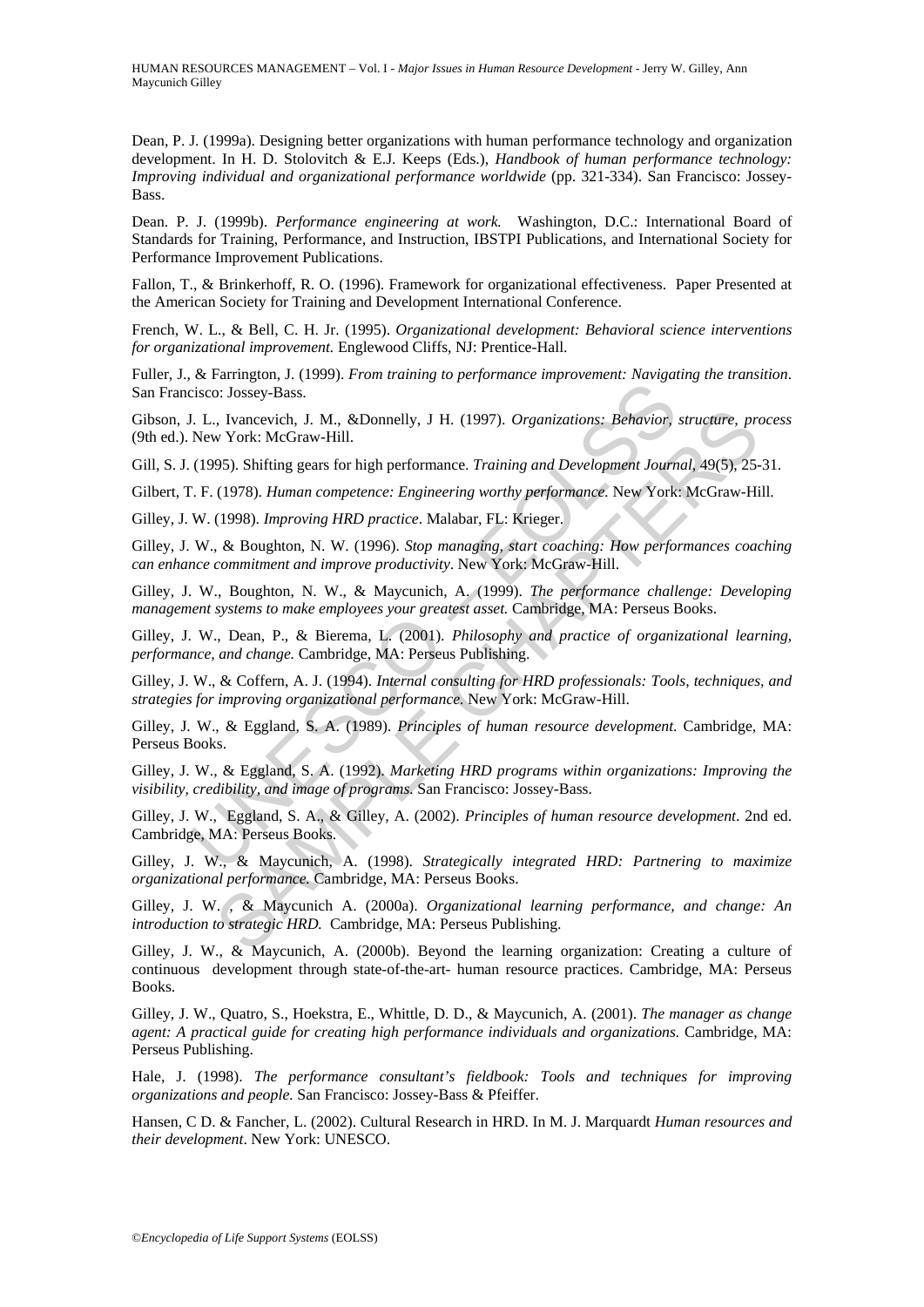Hansen, C. D. (1995). Analyzing the cross-cultural transfer of professional practices. *Journal of Career Development*, Vol. 1, pp. 3-18.

Hansen, C.D., & Brooks, A. (1994). A review of cross-cultural research for the international practice of HRD. *Human Resource Development Quarterly*, Vol. 5, Issue 1, pp. 55- 74.

Hansen, C.D., & Headley, J. (1998). HRD in West Africa: Cultural constraints to organizational productivity. *Human Resource Development International*, Vol.1, Issue 1, pp. 19-34.

Hansen, C.D., & Kahnweiler, W. M. (1995). Organizational tension and occupational scripts: Stories from HR professionals and top executives. *The HRM Review*, Vol. 5, Issue 1, pp. 25-51.

Hansen, C., Kahnweiler, W., & Wilensky, A. (1994). Human Resource Development: A study of occupational culture through organizational stories. *The Human Resource Development Quarterly*, Vol. 5, Issue 3, pp. 253-268.

Hatcher, T. (2002). Political Issues in HRD. . In M. J. Marquardt *Human resources and their development*. New York: UNESCO.

Harless, J. H. (1970 & 1974). *An Ounce of Analysis (Is Worth a Pound of Objectives).* Newman, GA: Harless Performance Guild.

T. (2002). Political Issues in HRD. . In M. J. Marquardt *Human* resent. New York: UNESCO.<br>
U. H. (1970 & 1974). An *Ounce of Analysis (Is Worth a Pound of Objective*<br>
refromance Guild.<br>
. (1989). *The facilitator's handb* 1.6.1976 *M* and Prusheson. However Analysis (Is Worth a Pound of Objectives). Newman,<br>
1. (1970 *&* 1974). *An Ounce of Analysis (Is Worth a Pound of Objectives)*. Newman,<br>
trachnology: *A systems-based field for the tra* Heron, J. (1989). *The facilitator's handbook*. London: Kegan Page Jacobs, R. (1987). *Human performance technology: A systems-based field for the training and Development profession*. Columbus: ERIC Clearinghouse on Adult, Career, and Vocational education, National Center for Research in vocational Education, Ohio State University.

Katz, D., & Kahn, R. (1978). *The Social Psychology of Organizations.* (2nd ed.) New York: Wiley.

Kaufman, R., Rojas, A. M., & Mayer, H. (1992)*. Needs assessment: A user's guide.* Englewood Cliffs, NJ: Educational Technology Publications

Keyes, D. C. (2002). Sociological Issues in of HRD. . In M. J. Marquardt *Human resources and their development*. New York: UNESCO.

Kirkpatrick, D. (1995). *Evaluating training programs.* San Francisco: Berrett-Koehler. Kissler, G. D. (1991). *The change riders: Managing the power of change*. Cambridge, MA: Perseus Books.

Knowles, M. S. (1975). *Self-directed learning*. New York: Association Press.

Knowles, M. S., Holton III, E. F., & Swanson, R. A. (1998). *The adult learner,* 5th ed. Houston: Gulf Publishing Company.

Lippitt, G., & Lippitt, R. (1986). *The consulting process in action,* 2nd ed. San Diego: University Associates.

Mager, R. F. (1975). *Preparing instructional objectives,* 2nd ed., Belmont, CA: Fearon. Marquardt, M. J. (1996). *Building the learning organization*. New York: McGraw-Hill.

Marquardt, M. J. (1999). *Action learning in action: Transforming problems and people for world-class organizational learning*. Palo Alto, CA: Davies-Black Publishing.

Marsick, V. J., Volpe, M., & Watkins, K. E. (1999). Theory and practice of informal learning in the knowledge era. In V. J. Marsick and M. Volpe (Eds.), *Informal learning on the job* (pp. 80-95). San Francisco: Berrett-Koehler.

McLagan, P. (1989). Models for HRD practice. *Training and Development Journal*, 43(9), 49-59.

Mills, G. E., Pace, R. W., & Peterson, B. D. (1988). *Analysis in human resource training and organization development*. Cambridge, MA: Perseus Books.

Mezirow, J. (1991). *Transformative dimensions of adult learning.* San Francisco: Jossey-Bass.

Nadler, D. A. (1998). *Champions for change: How CEOs and their companies are mastering the skills of radical change.* San Francisco: Jossey-Bass.

Patterson, J. (1997). *Coming clean about organizational change*. Arlington, VA: Association for Supervision and Curriculum Development.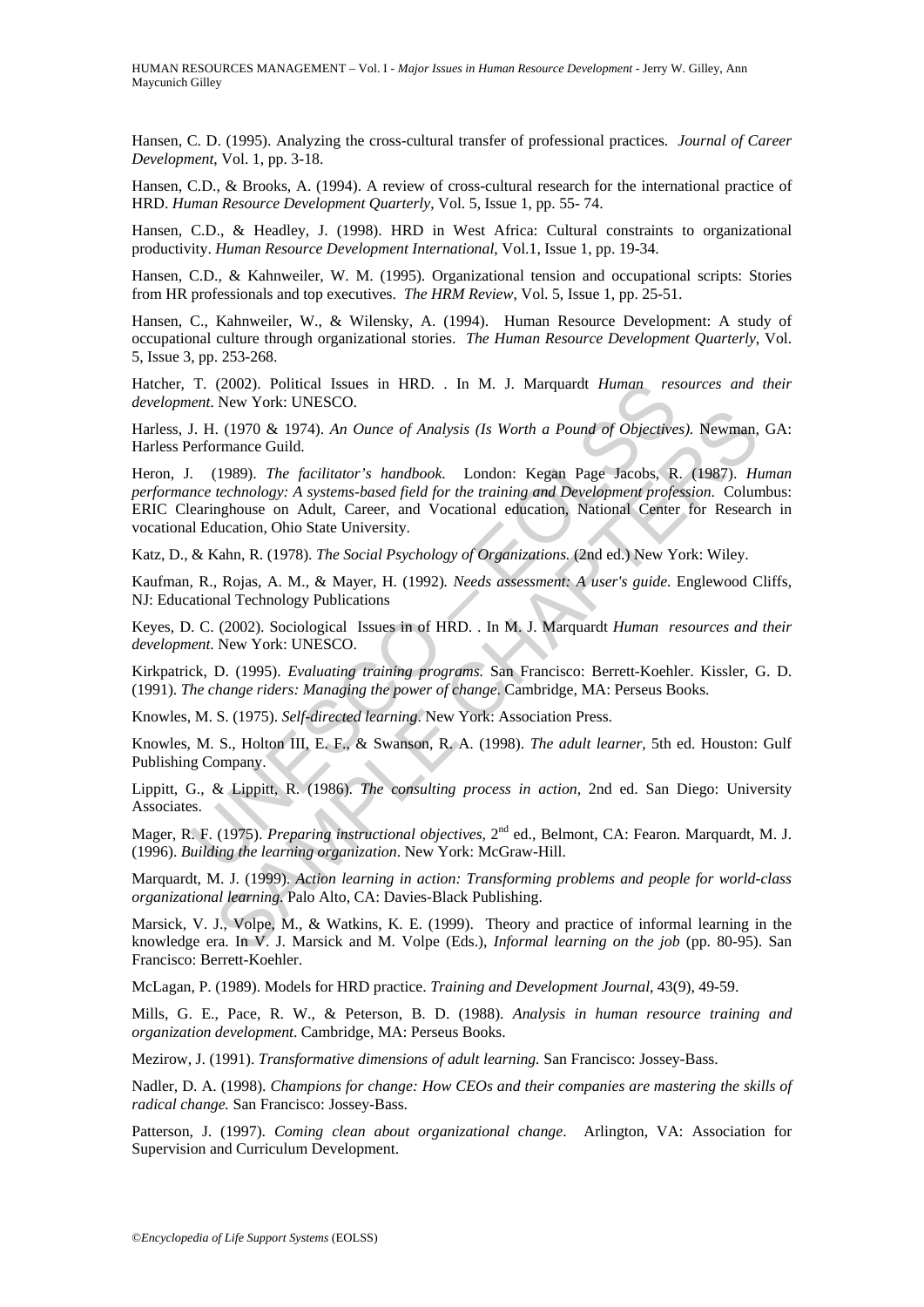Peterson, L.A. (1997). International HRD: What we know and don't know. *Human Resource Development Quarterly*, Vol. 8, Issue 1, pp. 63-80.

Phillips, J. (1997). *Return on investment in training and performance improvement programs.* Houston: Gulf.

Robinson, D. G., & Robinson, J. C. (1989) *Training for Impact: How to Link Training to Business Needs and Measure the Results*. San Francisco: Jossey-Bass.

Robinson, D. G., & Robinson, J. C. (1996). *Performance consulting: Moving beyond training.* San Francisco: Berrett-Koehler.

Robinson, D. G., & Robinson, J. C. (1999). *Moving from training to performance: A practical guide.* San Francisco: Berrett-Koehler.

Rolls, J. (1995). The transformational leader: The wellspring of the learning organization. In S. Chawla & J. Renesch (Eds.), *Learning organizations: Developing cultures for tomorrow's workplace* (pp.101-110). Portland, OR: Productivity Press.

Rosenberg, M. J. (1996). Human performance technology: Foundation for human performance improvement. In W. Rothwell (Ed.). *The ASTD Models for Human Performance* 

*Improvement. Roles, Competencies, and Outputs. Alexandria, Va.: American Society for Training and* Development.

Rossett, A. (1999). *First things fast: A handbook for performance analysis*. San Francisco: Pfeiffer.

Rothwell, W. (1996). Beyond training and development: State-of-the-art strategies for enhancing human performance. New York: AMACOM.

Rothwell, W., & Cookson, R. (1997). *Beyond instruction: Comprehensive program planning for business and education.* San Francisco: Jossey-Bass.

Rummler, G. A., & Brache, A. P. (1995). *Improving performance: How to manage the white spaces on the organizational chart*. San Francisco: Jossey-Bass.

Russ-Eft, D., & Preskill, H. (2001). *Evaluation in organizations: A systematic approach to enhancing learning, performance, and change*. Cambridge, MA: Perseus Publishing.

Senge, P. M. (1990). *The fifth discipline: The art and practice of the learning organization.* New York: Doubleday.

The Headler Matter of the Barristics (Seveloping cultures for tomorrow's workpl<br>
OR: Productivity Press.<br>
E., M. J. (1996). Human performance technology: Foundation for hung,<br>
E., M. J. (1996). Human performance technology **1.** 1. (1996). Human performance technology: Foundation for human perform<br>
1. I. (1996). Human performance technology: Foundation for human perform<br>
1. I. (1996). Human performance *Roles, Competencies, and Outputs.* Ale Silber, K. (1992) Intervening at Different Levels in Organizations. In Stolovitch, H.D. and E.J. Keeps (Eds.) *Handbook of human performance technology: A comprehensive guide for analyzing and solving performance problems in organizations*, edited by H. D. Stolovitch and E J. Keeps, (pp. 50-65). San Francisco: Jossey-Bass (1992).

Simonsen, P. (1997). *Promoting a developmental culture in your organization: Using career development as a change agent.* Palo Alto, CA: Davies-Black Publishing.

Sredl, H. J., & Rothwell, W. J. (1992) *The ASTD reference guide to professional training roles and competencies, 2nd ed.* Alexandria, VA: ASTD Press.

Stolovitch, H. D., & Keeps, E. J., (1999). (eds.). Handbook of human performance technology: Improving individual and organizational performance worldwide, San Francisco: Jossey-Bass.

Siriwaiprapan, S. (2002). Global Environment for HRD. In M. J. Marquardt *Human resources and their development*. New York: UNESCO.

Swanson, R. A. (1994). *Analysis for improving performance: Tools for diagnosing organizations and documenting workplace expertise*. San Francisco: Berrett-Koehler.

Swanson, R. A. (2001). *Assessing the financial benefits of HRD*. Cambridge, MA: Perseus Publishing.

Swanson, R. A. (2002a) Economic Foundation of HRD. In M. J. Marquardt *Human resources and their development*. New York: UNESCO.